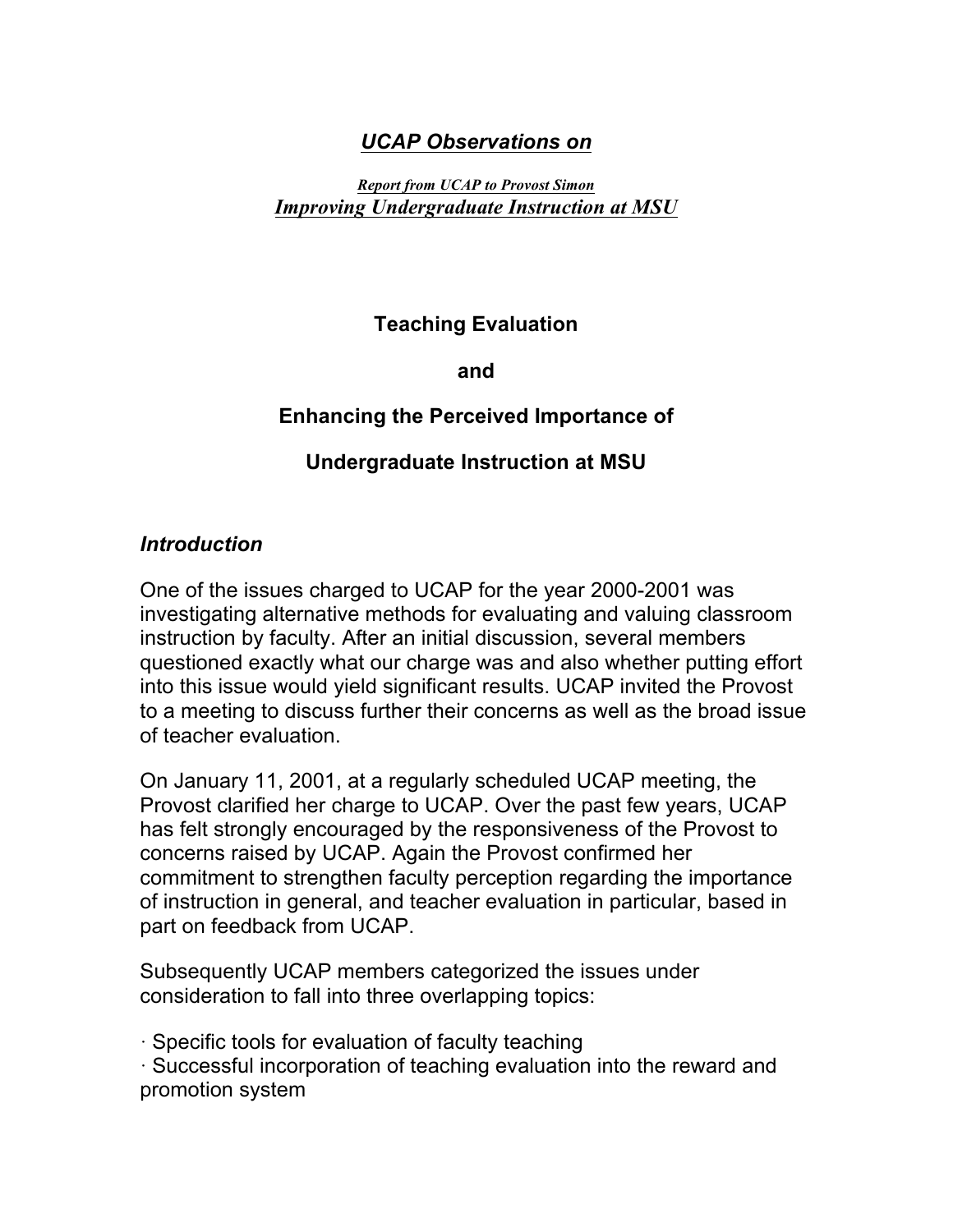· Effective positive change of the campus culture regarding faculty perceptions of the concrete importance laid on teaching and instructional development for purposes of career advancement at MSU The Provost requested UCAP to "brainstorm" and offer ideas, but not necessarily to provide a detailed plan, nor to do extensive research on this topic. In this report UCAP lists several such "brainstorming" ideas. In addition UCAP members view this as a complex issue, worthy of serious study by a group of experts with credentials that address all three of the above topics. While desiring the expertise of researchers in this area, UCAP also views it as crucial that representatives from the academic community, with diverse opinions, are an integral part of the deliberations and entire review process. Hence UCAP would like to work in conjunction with the group of experts. Details on this follow. UCAP members were concerned that there appeared to be a lack of follow up to a previous study (CIERT: Committee on Improvement, Evaluation, and Reward for Teaching) on this same issue roughly ten years ago (in 1994). CIERT yielded little effect regarding at least one critical issue: the culture. That is; the common perception by faculty (and students) is that departments and central administration do not value teaching. UCAP would like a major goal to be a substantive change in the current campus culture toward acknowledgement and increased value on the importance of classroom instruction. This report consists of three major sections:

· The recommendation for formation of a group of experts

· "Brainstorming" ideas

· Comments and recommendations concerning ways other than SIRS to evaluate instruction.

# **Part 1**

# **Group of Experts: Establishment and charge**

UCAP recommends the formation of a small group of faculty with expertise in evaluating, rewarding and emphasizing teaching.

As a first step UCAP suggests this group synthesize what has been done and publicize the resources that are available. UCAP would like this group to fully explore the issues, including reviewing current practices at MSU and at peer (and other) institutions, as well as the results of past efforts in this regard (e.g., the CIERT report).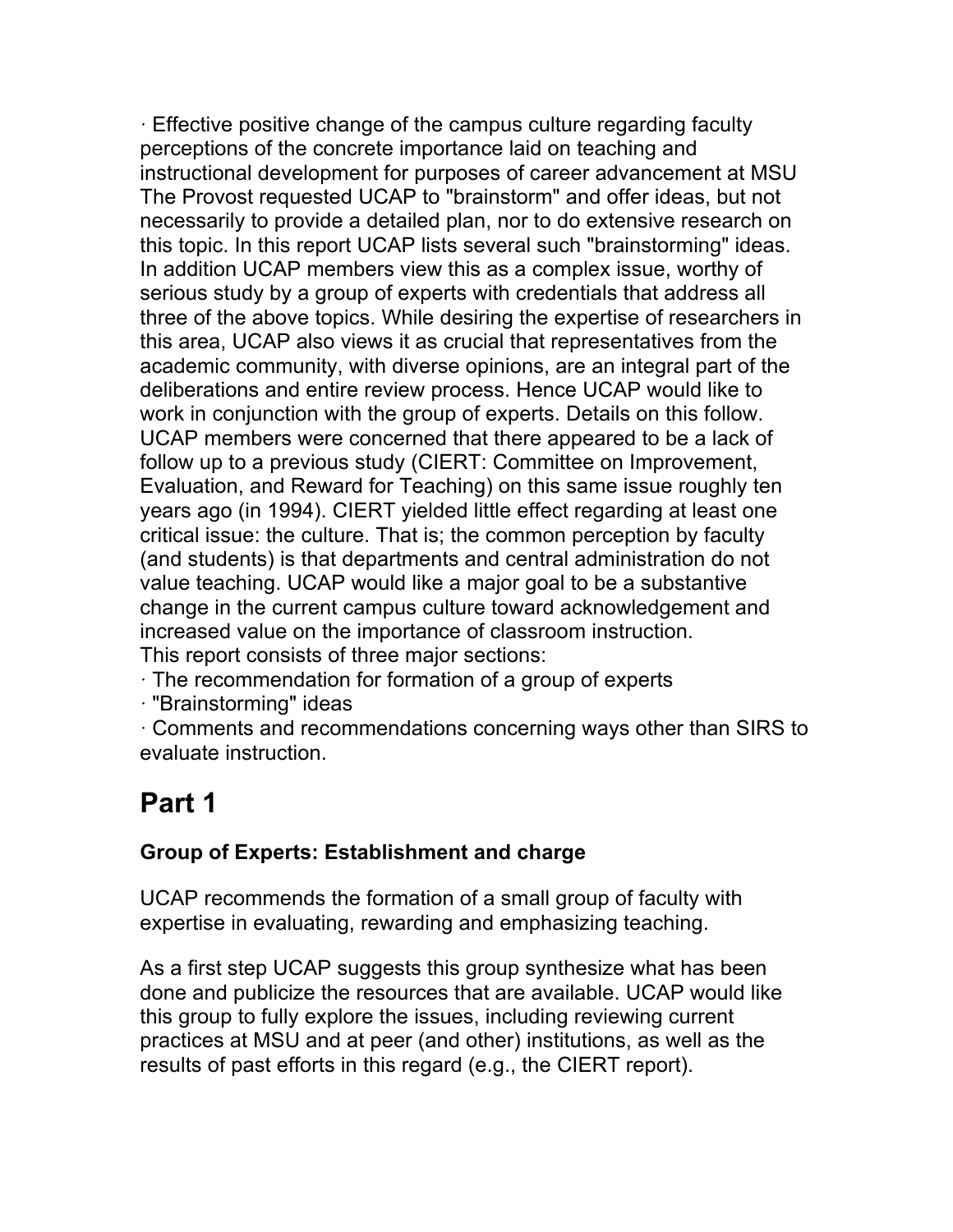UCAP feels one of the most crucial issues - the campus culture remains essentially unaffected by past efforts. UCAP asks why. Is it because past recommendations were insufficient to effect a change? Is it because critical recommendations were not implemented? Have there been successful programs at comparable institutions to improve the perceived importance of instruction within the campus culture? Or is the perception here based on facts that simply have not changed, but could be changed by administrative or other actions? If so, what actions? UCAP offers some ideas in this report, but one of the persistent problems is that UCAP members are not expert in this area and have neither the expertise, resources, nor tools to do an adequate study. The issue of the campus culture, perhaps the most recalcitrant of all issues, has central importance. Without an effective plan to actually change the importance laid on teaching within our campus community, no other action that might be taken will likely be effective.

An essential part of the culture issue is how to meaningfully incorporate or revise the overall reward structure for faculty so that it substantively reflects the importance of instruction. UCAP suggests that this issue, and more broadly the issue of campus culture, be specifically examined by the group of experts.

Finally UCAP suggests they determine what other options exist and produce a report, with recommendations, for further discussion by the members of UCAP (and possibly UCFA). UCAP would like to continue to be consulted (and/or to contribute to the formation of final recommendations) regarding this important issue.

# **Part 2: "Brainstorming" Ideas**

# **Accountability of Administrative Unit Heads**

It seems past focus often has been on evaluating faculty teaching, on how chairs reward teaching and what funds are available from the administration for rewards. However, it appears that another link often was not addressed: How accountable are administrative units regarding the teaching issue? Is this a serious responsibility and how is this judged? Is there simply a question or two, with no substantive way of evaluation? Does the unit administrator simply glance at courses, lack of student complaints, student credit hours, the number of majors in a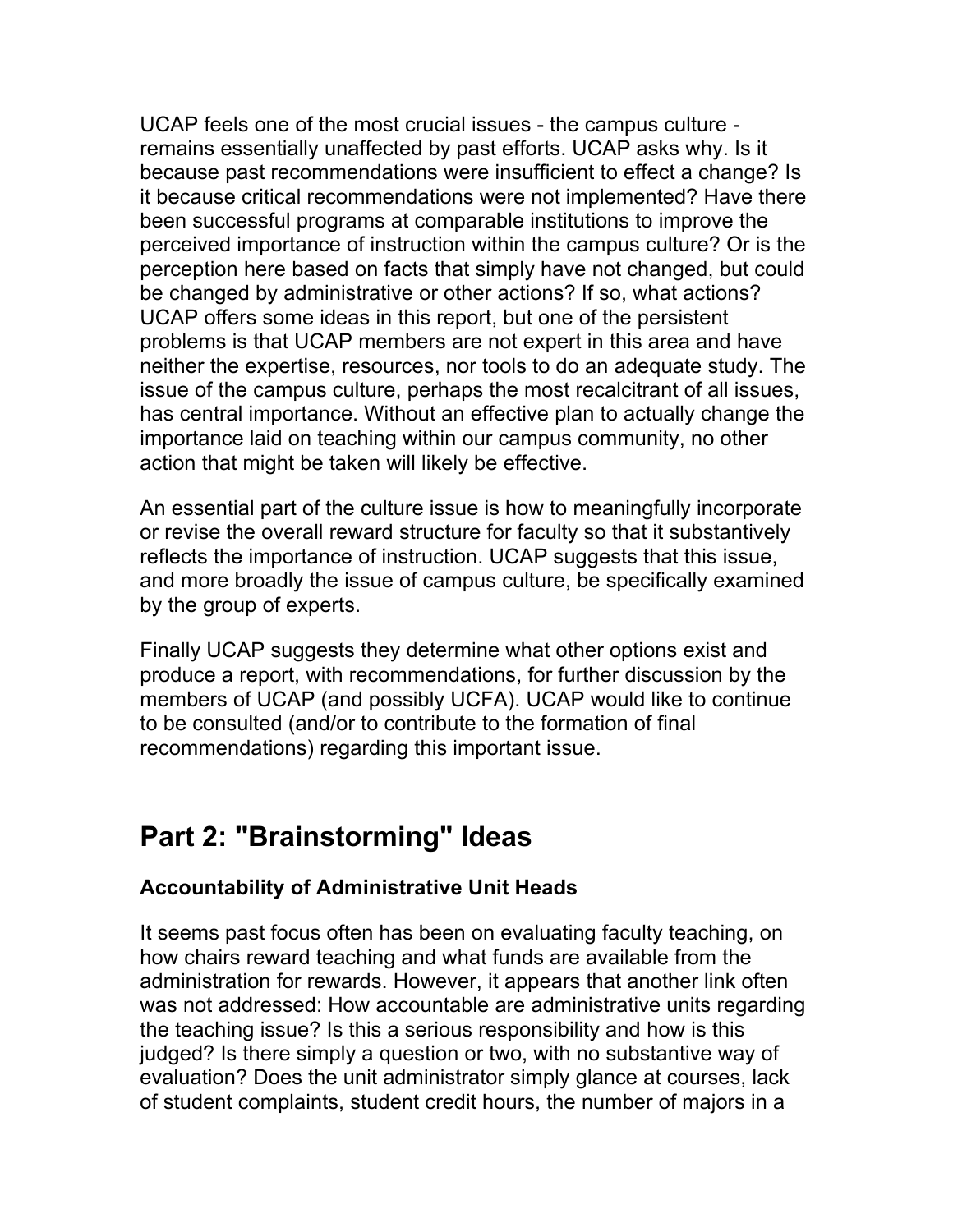program? Is there real accountability in a serious way regarding quality of teaching and whether individual faculty are seriously rewarded for quality teaching—at the dean, unit director level? Does the dean or unit director send messages to chairs asking about how teaching is evaluated, or whether teaching is rewarded? Is there a clear message from the administration, backed up by the dean's **own** accountability, that teaching does count?

#### **Create a Meaningful Weighting Factor for Instruction in the Determination of Salary, Promotion and Tenure Decisions**

A clear-cut and central problem lies in the disparity between what many faculty experience in their annual evaluation and what is listed as evaluation criteria. Current University policy stipulates that merit, tenure and promotion are based on what constitutes meritorious performance and/or excellence in instruction, research and outreach/service as related to percentage of assignment. For many faculty members, teaching "counts" at least 40%, **on paper**. In practice, for the same faculty, teaching counts for nearly nothing. This is the common view. UCAP believes there is a problem both in reality and in the perception among faculty and students. The perception among faculty on campus is that quality instruction doesn't count for much period, and certainly when compared with research productivity.

With few exceptions, the reported experiences confirm that teaching, unless done extremely poorly, will have negligible impact on one's evaluation, raises, promotion—even respect—within one's department. Even when according to the departmental bylaws or stated procedures, teaching is evaluated on some sort of comparable basis with research, the scoring itself is often biased - requiring as a prerequisite for obtaining a "good" teaching mark, the person be highly active in research. For example, someone who is an excellent undergraduate teacher but is not as active in research, may not be counted as being equal, even in the teaching aspect of their evaluation, to someone who is not as effective as a teacher but who is active in research, and hence has graduate students, and, following the chain one step further, may teach an advanced level seminar in their research area. This is of great concern to UCAP in particular, given its charge regarding undergraduate education. In light of all this, it is admirable that most faculty members do take their undergraduate teaching seriously.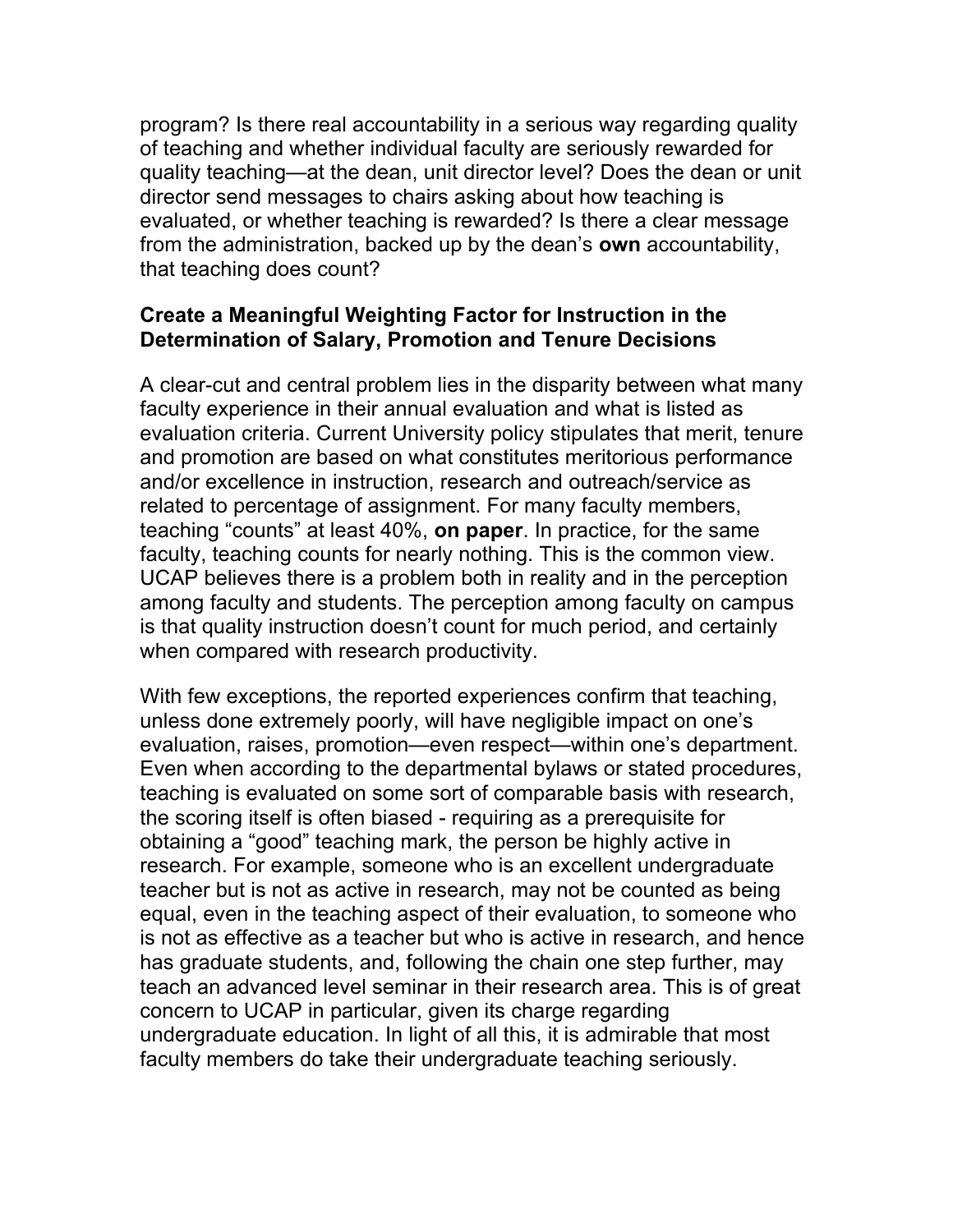One possible approach for addressing this commonly held faculty perception is to have the Provost's office issue a policy guideline on faculty evaluation that requires that the final determination of merit, promotion or tenure for any particular faculty member be based on their percentage of assignment as reflected in their workload - AND that such an evaluative determination be clearly reflected and explainable using a numerical formulation so that instruction evaluation is independent of research activities.

### **Selected other ideas**

· Effective communication between administration and faculty, backed by visible action. If teaching is important, then the administration could incorporate more of an emphasis on this in its Chair's seminars. As an example, chairs could be encouraged to instigate seminars or programs devoted to teaching. For example, Chairs can be encouraged to have even a day or two a semester with meetings regarding exchanging ideas on teaching certain courses, or types of courses.

· Video taping of classroom teaching can be offered and encouraged (with appropriate staff available). However, UCAP recommends that this be used in a positive, constructive way and not as a tool for evaluation. This can be extremely helpful to faculty to improve their teaching. Providing constructive services such as this also could affect the climate and show the university's increased emphasis on and appreciation of teaching.

· Establishment of a strong, central unit devoted to being a resource for teaching. The video taping service could be one facet of this unit.

· Possible establishment of a mandated minimum of cases in which teaching excellence is the sole or primary measure of receipt of reward, equal in scale to rewards earned through fund-raising and scholarship. In addition, the creation of a few large-scale awards comparable to Distinguished Professorships (based here on outstanding teaching).

· Universal promotion of improvement of teaching competence, as opposed to self-selected subgroups of faculty participating in improvement programs. An effective way to accomplish this may be to make the taking of skill-enhancing training a regular part of the work load, with other parts of the work load adjusted to compensate for this part. Participation and outcome would be part of annual evaluations.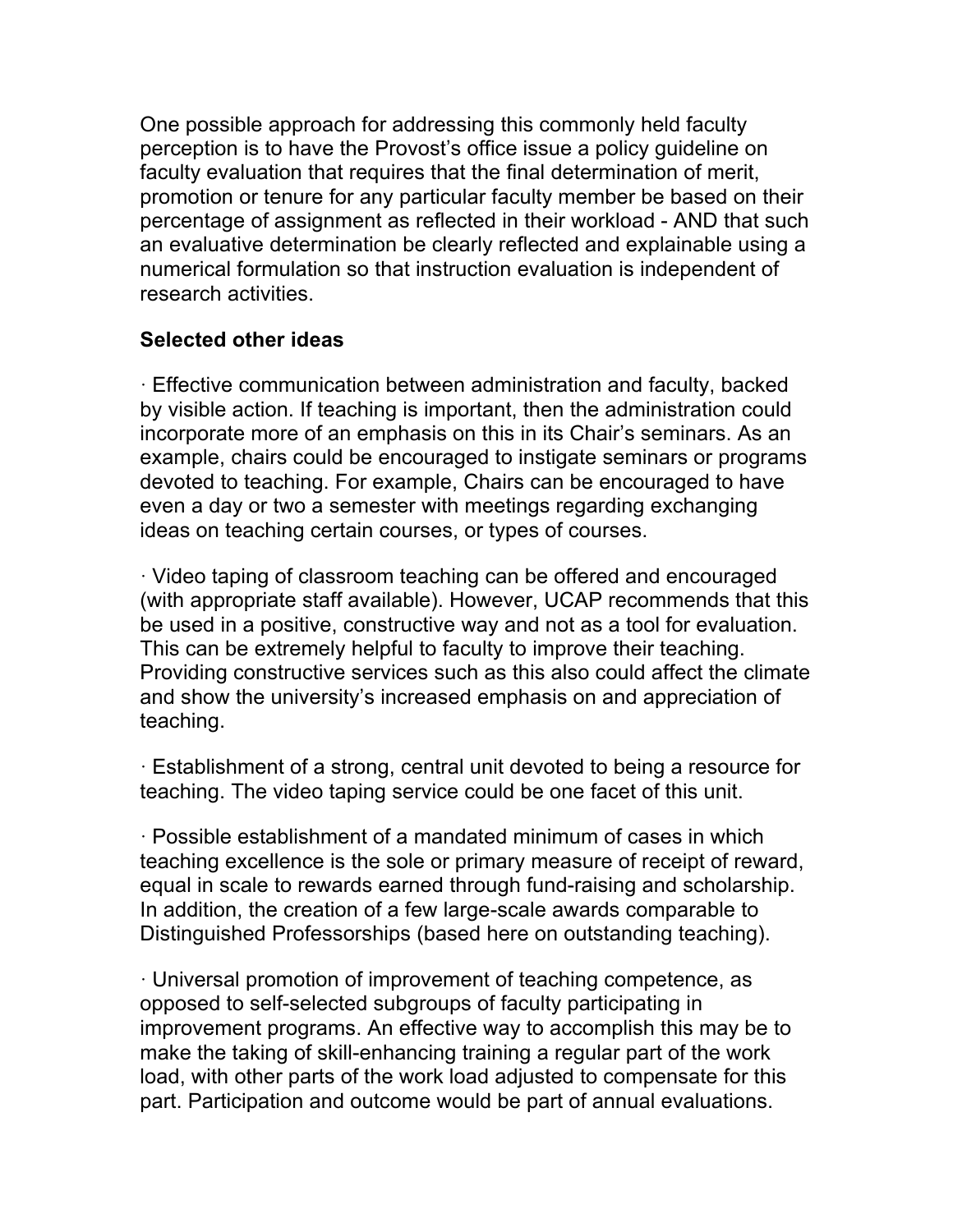· Enhancement of unit abilities to support teaching. Rather than having annual 1% cutbacks in S&S, a strong positive message would be sent by having teaching support resources enhanced.

# **Part 3: Alternative Ways to Evaluate Effective Teaching (beyond SIRS)**

While there are several alternative methods for evaluating teaching performance beyond S.I.R.S., it should be pointed out as strong preface that each involves a greater expenditure of time for both faculty and administrators.

Several alternative methods for evaluating effective teaching—with some advantages and disadvantages of each—are outlined below. This is a partial list—outlining only a few of the more commonly used methods of evaluation—and should be seen as a starting place for further inquiry.

## 1. **Expanded / Improved SIRS form**

· A SIRS form with less reliance on the computer-scored bubble-sheet, and more emphasis on short written responses. Better questions = more useful and reliable feedback.

· *Advantages*:

- o Easily administered at the end of the semester.
- $\circ$  Comparatively easy to evaluate.
- $\circ$  Doesn't involve a major departure from the current system.

· *Disadvantages*:

o Fraught with many of the perceived difficulties of the current SIRS system.

o Time consuming and thus, more expensive than the current system.

## 2. **Evaluation of Student Learning**

· Testing done at the end of a course or course sequence to determine if the faculty member's class has succeeded in learning key skills and concepts.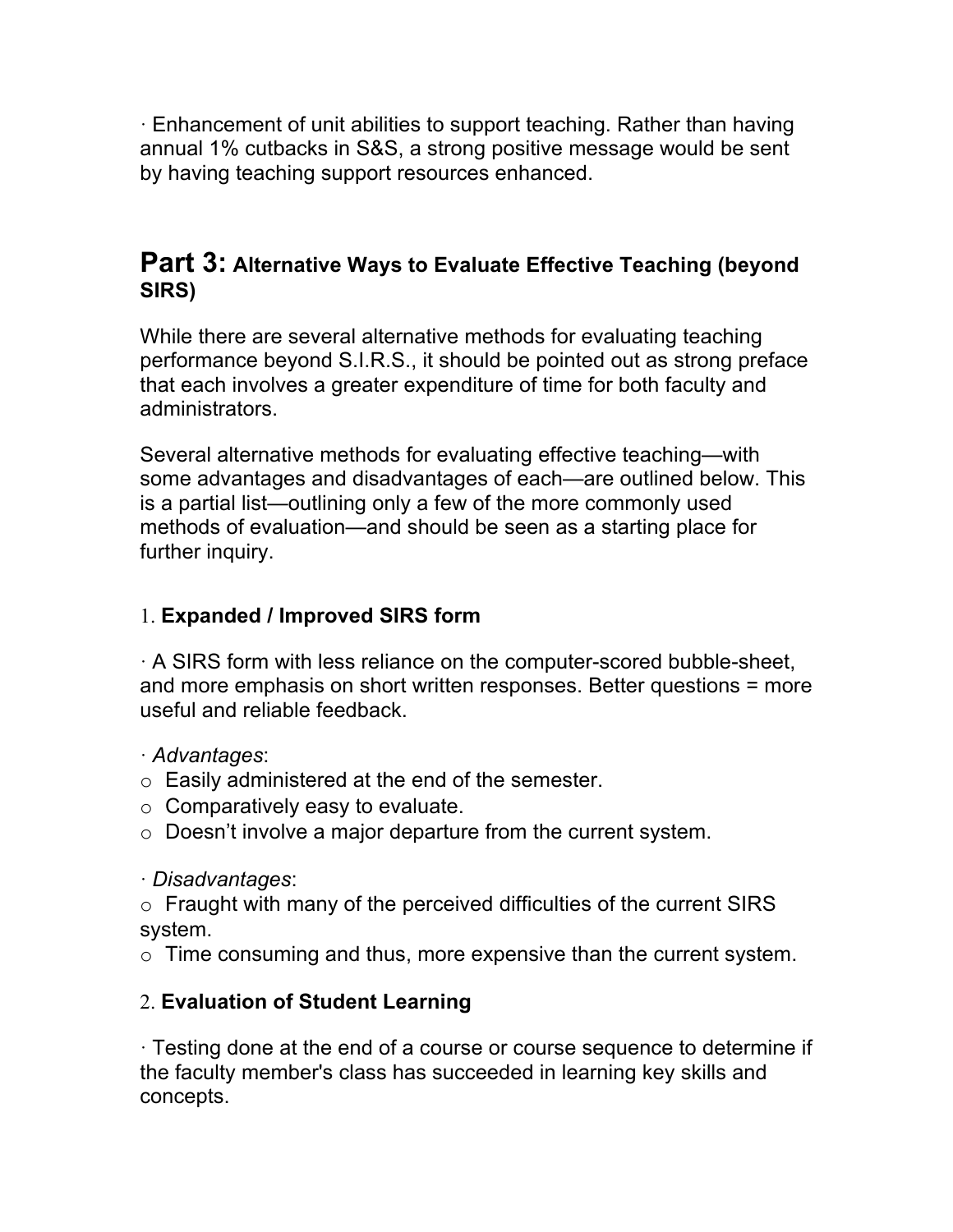· *Advantages:*

 $\circ$  Offers a clear and demonstrable picture of the results of a faculty member's course.

o Course specific, and thus, more accurate and detailed than more generalized methods.

· *Disadvantages*:

o Easier to implement in some courses (math, science) than others (writing, humanities).

o Time consuming, greater expense.

 $\circ$  May also necessitate entry exams to establish a baseline of student knowledge.

# 3. **Classroom Visits**

· Annual / Semi-annual visits to classroom / lab by other faculty members designed to monitor classroom teaching.

· *Advantages*:

o Provides a professional (non-student) perspective on a faculty member's classroom methods.

o Provides a beneficial exposure to other perspectives on teaching for both faculty members.

## · *Disadvantages*:

o Time consuming: may be seen as yet another burden on faculty.

 $\circ$  May be seen as invasive.

 $\circ$  Reluctance to evaluate colleague when there are financial / tenure implications.

 $\circ$  Limited in scope: evaluates only one day's classroom activities, and ignores the fact that much teaching occurs throughout the semester, and often, *outside* the classroom.

# 4. **Teaching Portfolios**

 $\cdot$  A "paper trail" of a faculty member's teaching effectiveness which could be annually reviewed. Might include items such as syllabi, problem sets, assignments, self evaluations, student comments / letters, and other evidence of innovative and effective teaching.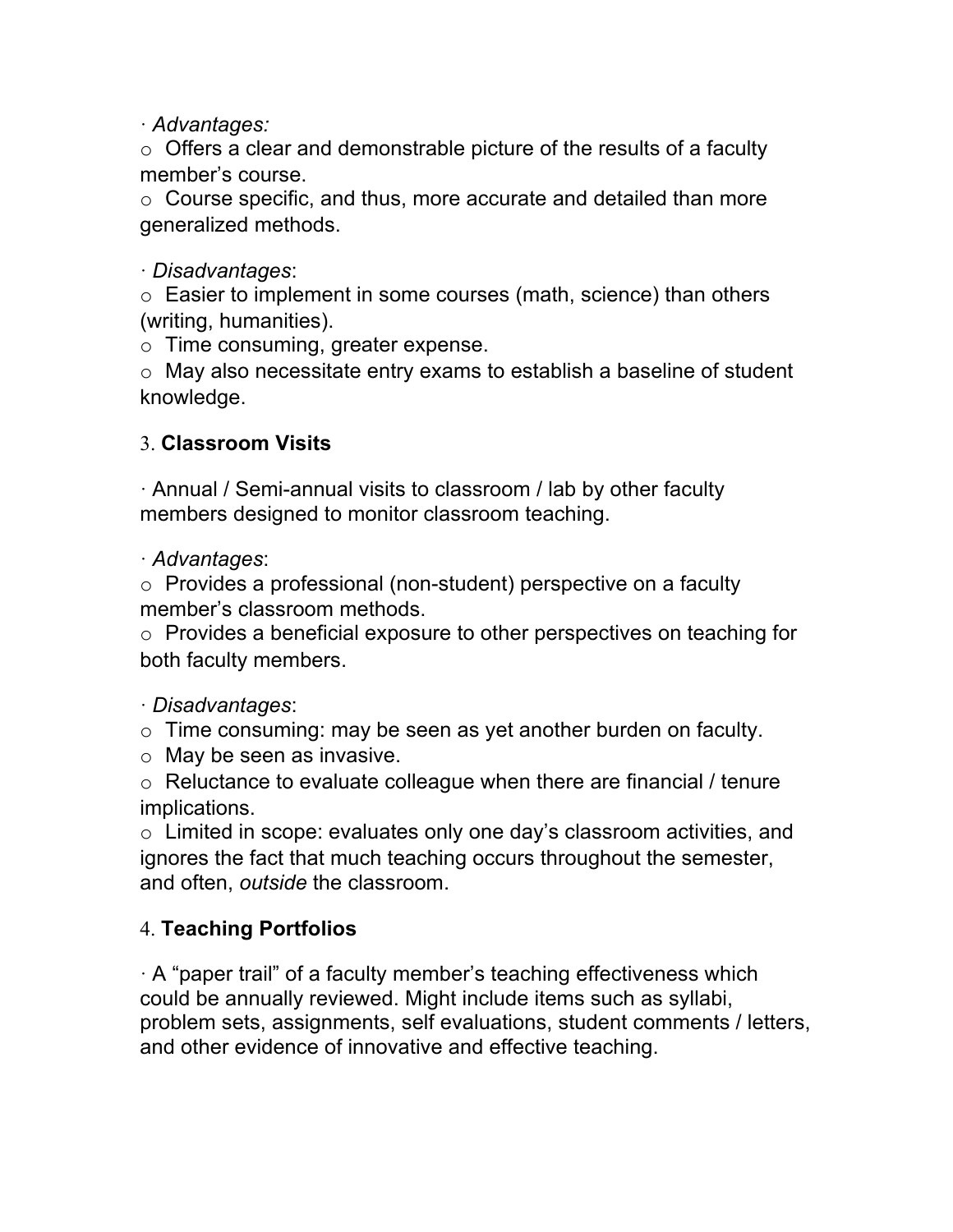· *Advantages*:

o Perhaps the most detailed and all-inclusive method of evaluating teaching.

o The process of putting together a teaching portfolio can be, in itself, a step towards more effective teaching.

· *Disadvantages*:

 $\circ$  Can be time consuming and difficult to evaluate.

o Subjective, and thus apt to focus on strengths rather than weaknesses.

 $\circ$  Concerns over whether a polished teaching portfolio = great teaching.

# 5. **Annual self evaluation by faculty**

· A yearly document, written by each faculty member, discussing in detail his or her teaching performance during the previous year.

· *Advantages*:

o May be completed annually as a regular part of year-end activities.

o As with the use of teaching portfolios, self reflection about one year's teaching may lead to improvement in the next year's work.

· *Disadvantages*:

o Subjective

# 6. **"Exit Evaluations" by upper division students**

· S.I.R.S.-type (or other) evaluations completed by students a year or more *after* a course—or sequence of courses—has ended.

· *Advantages*:

o May allow greater objectivity in student responses.

o May allow first-year students a greater basis for comparison in deciding what constitutes "average," or "excellent" teaching.

· *Disadvantages*:

o Passage of time between course and evaluation may result in inaccurate responses.